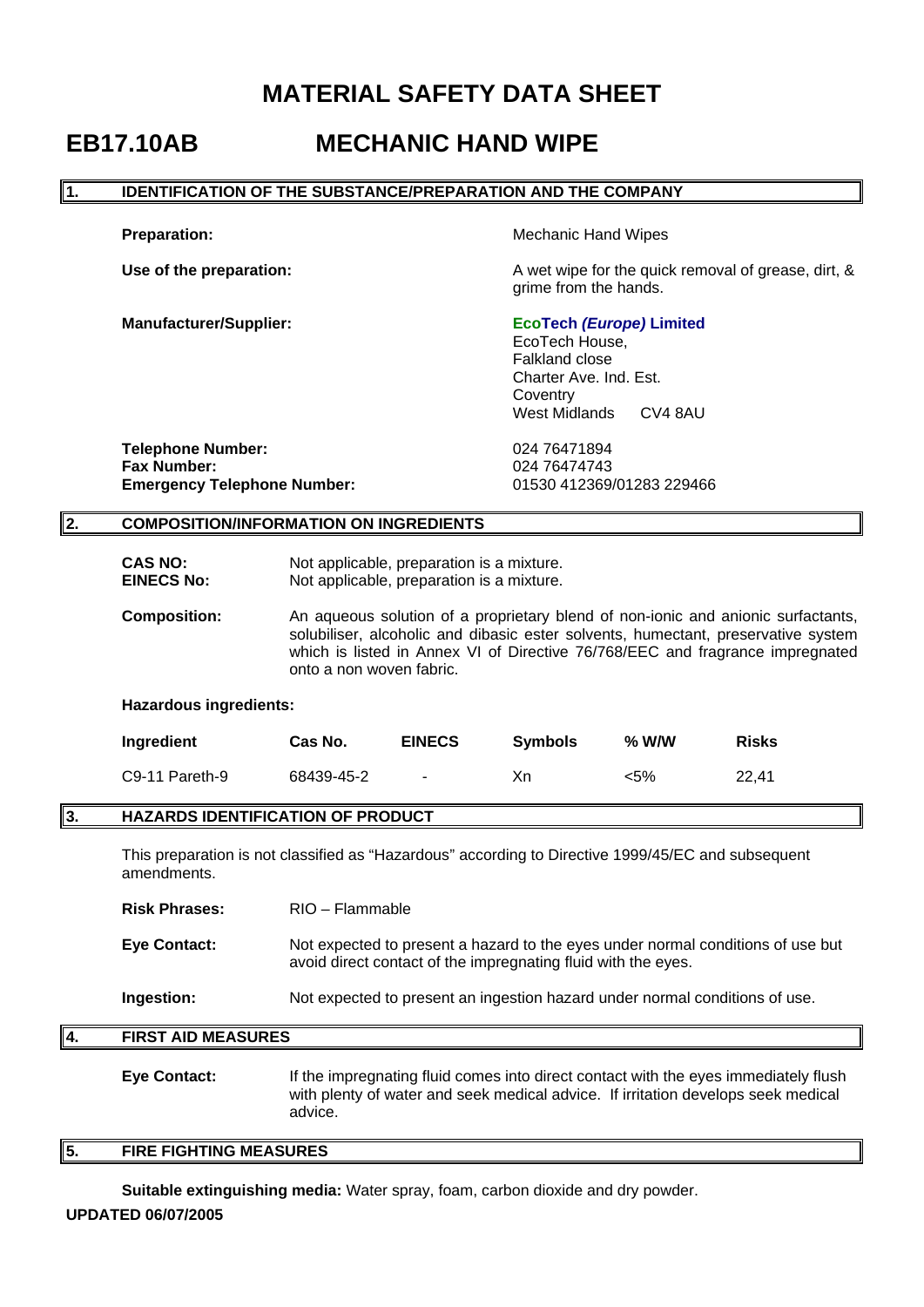#### **Extinguishing media which must NOT be used:** Water jet

Standard protective equipment should be worn by fire-fighters.

In the event of a large fire toxic fumes containing oxides of carbon may be formed, which would necessitate the use of a self-contained breathing apparatus.

#### **6. ACCIDENTAL RELEASE MEASURES/DISPOSAL CONSIDERATIONS**

**Personal precautions**: Avoid contact of the impregnating fluid with the eyes.

**Methods for cleaning-up:** Absorb any impregnating fluid onto a suitable inert material and collect mechanically with spilled product for subsequent disposal.

#### **7. HANDLING AND STORAGE**

**Handling:** No special measures required but avoid contact of the impregnating fluid with the eyes.

**Storage:** Store under normal warehouse conditions.

#### **8. EXPOSURE CONTROLS/PERSONAL PROTECTION**

**Exposure controls:** 

| Ingredient name | <b>CAS No</b> | <b>STD</b> | LTEL<br>$(8 \text{ hrs})$ | <b>STEL</b><br>$(15 \text{ min})$ |
|-----------------|---------------|------------|---------------------------|-----------------------------------|
| Ethanol         | 64-17-5       | OES        | 1920mg/m3                 | No std                            |

**Personal protection:** None required under normal conditions of use.

#### **9. PHYSICAL AND CHEMICAL PROPERTIES**

 **APPEARANCE:** Coloured polypropylene fabric impregnated with a colourless solution **ODOUR:** Citrus **Ph VALUE:** ca 5.5<br>**BOILING POINT:** ca 95 °C **BOILING POINT:** ca 95 °C<br>**FLASH POINT:** ca 45 °C **FLASH POINT: FLAMMABILITY:** Preparation will not burn **SOLUBILITY IN WATER:** Impregnating fluid completely miscible with water

#### **10. STABILITY AND REACTIVITY**

This preparation is stable under normal conditions of storage/use and no chemical incompatibility is known.

## **11. TOXICOLOGICAL INFORMATION**

Based on the ingredients present and their concentrations this preparation is, according to the conventional method of Directive 1999/45EC and subsequent amendments, classified as not "Dangerous" according to health criteria.

#### **12. ECOLOGICAL INFORMATION**

Based on the ingredients present and their concentrations this preparation is, according to the conventional method of Directive 1999/45EC and subsequent amendments, classified as not "Dangerous" to the environment.

Volatile organic content: ca 10 %

#### **UPDATED 06/07/2005**